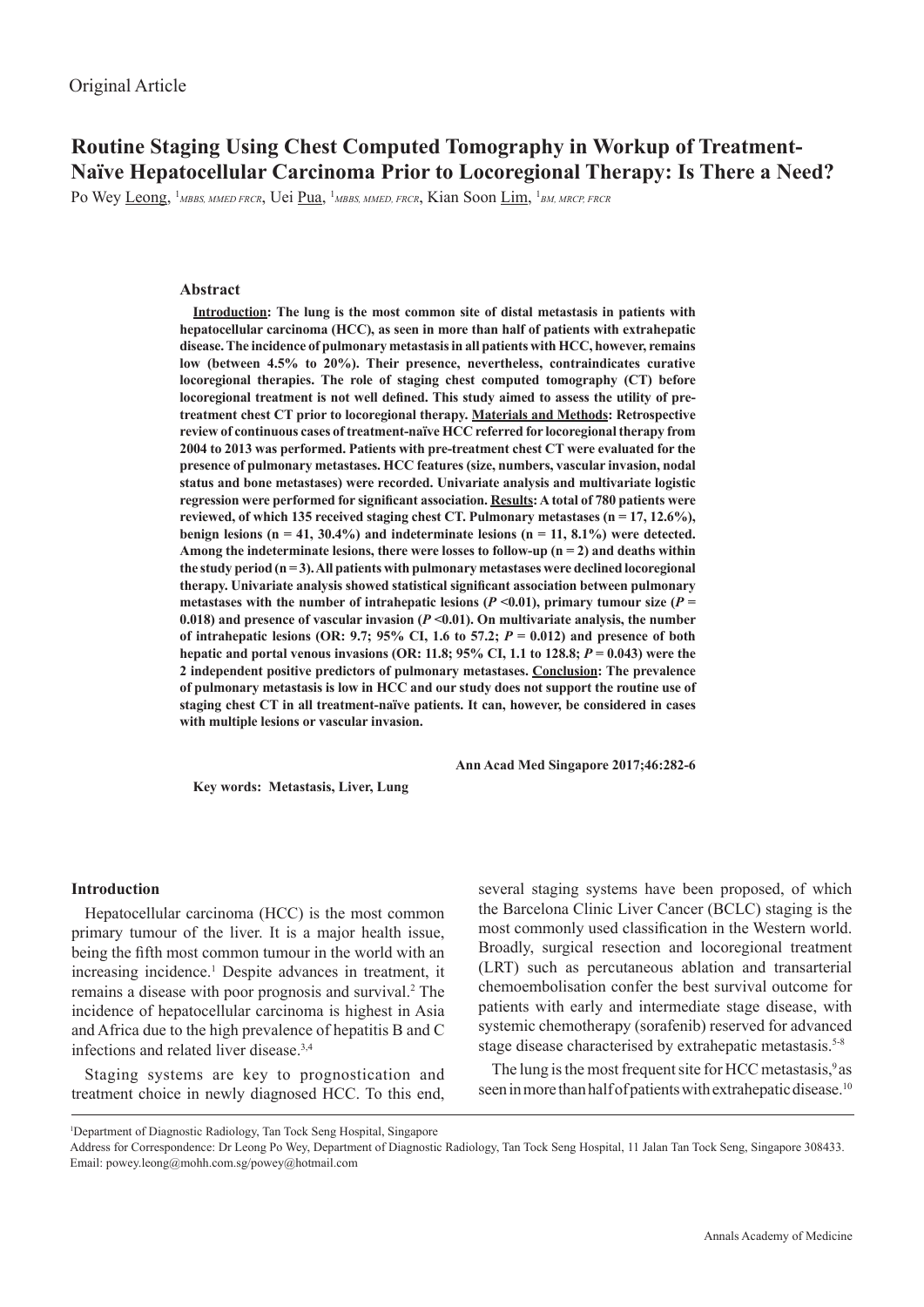| Table 1. Association between Pulmonary Metastases and the Size of |  |
|-------------------------------------------------------------------|--|
| Intrahepatic Lesions                                              |  |

|                              | <b>Maximum Primary Tumour Diameter</b> |               |          | <b>Total</b> |
|------------------------------|----------------------------------------|---------------|----------|--------------|
|                              | $<$ 5 cm                               | 5 cm to 10 cm | $>10$ cm |              |
| Benign or no<br>lung lesions | 37                                     | 30            | 40       | 107          |
| Lung<br>metastases           |                                        | 4             | 12       | 17           |
| Total                        | 38                                     | 34            | 52       | 124          |

*P* value from Fisher's exact test <0.018

The prevalence of pulmonary metastasis in HCC patients, however, is low (between  $4.5\%$  to  $20\%$ ).<sup>10-12</sup> The presence of lung metastasis excludes patients for curative LRT.<sup>5-8</sup> While the value of routine staging chest computed tomography (CT) prior to curative treatment in other common cancers such as colorectal cancer have been well described,<sup>13-16</sup> to date, however, the clinical benefit of a routine staging chest CT for exclusion of metastasis prior to commencement of LRT in HCC remains to be systematically studied.<sup>17</sup> This study aims to assess the value (if any) for routine pretreatment chest CT in treatment-naïve patients with HCC prior to LRT and identify any potential predictors for lung metastasis based on tumour morphology.

### **Materials and Methods**

A retrospective study involving consecutive cases of treatment-naïve HCC from our institution's HCC registry between 2004 and 2013 was performed. This study was approved by our institutional review board and waiver of informed consent was obtained.

Cases identified from our registry were diagnosed based on either histology or imaging criteria according to the American Association for the Study of Liver Diseases (AASLD) practice guidelines.<sup>18</sup> Patients with newly diagnosed HCC who received pre-treatment chest CT were included in our study and their initial chest and abdomen CT scans were reviewed by 2 consultant radiologists, each with at least 8 years of experience in body imaging. Patients who did not receive pre-treatment chest CT were excluded from further analysis. The chest CT studies were performed based on a combined tumour board decision, typically for intermediate and advanced staged tumours, and all studies were performed for exclusion of lung metastases prior to LRT. The CT scans were performed with either Siemen's Somatom Definition AS 128-slice or Siemen's Somatom Sensation 64-slice CT scanners. The chest and abdominal scans were reviewed separately and the radiologists were blinded to tumour morphology and treatment plan whilst reviewing the chest CT findings.

| Table 2. Association between Pulmonary Metastases with Increased |  |  |
|------------------------------------------------------------------|--|--|
| Number of Intrahepatic Lesions                                   |  |  |

|                              |    | <b>Number of Intrahepatic Lesions</b> | <b>Total</b> |     |
|------------------------------|----|---------------------------------------|--------------|-----|
|                              |    | 2 to 3                                | >3           |     |
| Benign or no<br>lung lesions | 65 | 19                                    | 23           | 107 |
| Lung<br>metastases           | 2  |                                       | 8            | 17  |
| Total                        | 67 | 26                                    | 31           | 124 |

*P* value from Fisher's exact test < 0.018.

Based on the chest CT findings, the patients were then grouped into 4 categories—those with no lung lesions, benign lesions, indeterminate lesions and pulmonary metastases. Pulmonary metastases were defined as multiple discrete nodules, nodules of varying sizes and/or nodules randomly distributed in the lungs.<sup>17</sup> Benign lesions included those containing central calcifications or fat, those with treein-bud appearances and sub-pleural nodes.<sup>19</sup> Indeterminate lesions were those that could not be catagorised into either benign or metastatic lesions, particularly solitary lung nodules.

Features of the primary tumour, including tumour size and number of hepatic lesions, were studied. The maximum diameter of the tumours in the portovenous phase (either on the axial or coronal plane) were measured and placed into 1 of these 3 groups:  $\le$ 5 cm, 5 cm to 10 cm and  $>$ 10 cm (Table 1). The number of hepatic lesions were also placed into groups of single lesion, 2 to 3 lesions and >3 lesions (Table 2). Other associated imaging features, including the presence of vascular invasion, nodal status and presence of bone metastases, were also evaluated. Univariate analysis using chi-square or Fisher's exact test (when the cell number was <5) and simple logistic regression was performed to detect any significant association of these features with pulmonary metastases. Multivariate logistic regression was also performed to control potential confounders.

### **Results**

Within the study period, there were a total of 780 patients in our HCC registry, of which 135 patients (male  $= 108$ , female = 27) received chest CT for exclusion of pulmonary metastases prior to LRT. The patients had a mean age of 67.4 years (range, 41 to 92 years). The aetiologies for HCC were hepatitis B (n = 63, 47%), hepatitis C-related (n = 3, 2%) and others (e.g. cryptogenic/non-alcoholic steatohepatitis)  $(n = 69, 51\%)$ .

The mean diameter of the tumours was 8.4 cm (range, 1.5 to 18.3). They were grouped as  $\leq$  5 cm (n = 38, 31%), 5 cm to 10 cm (n = 34, 27%) and >10 cm (n = 52, 42%).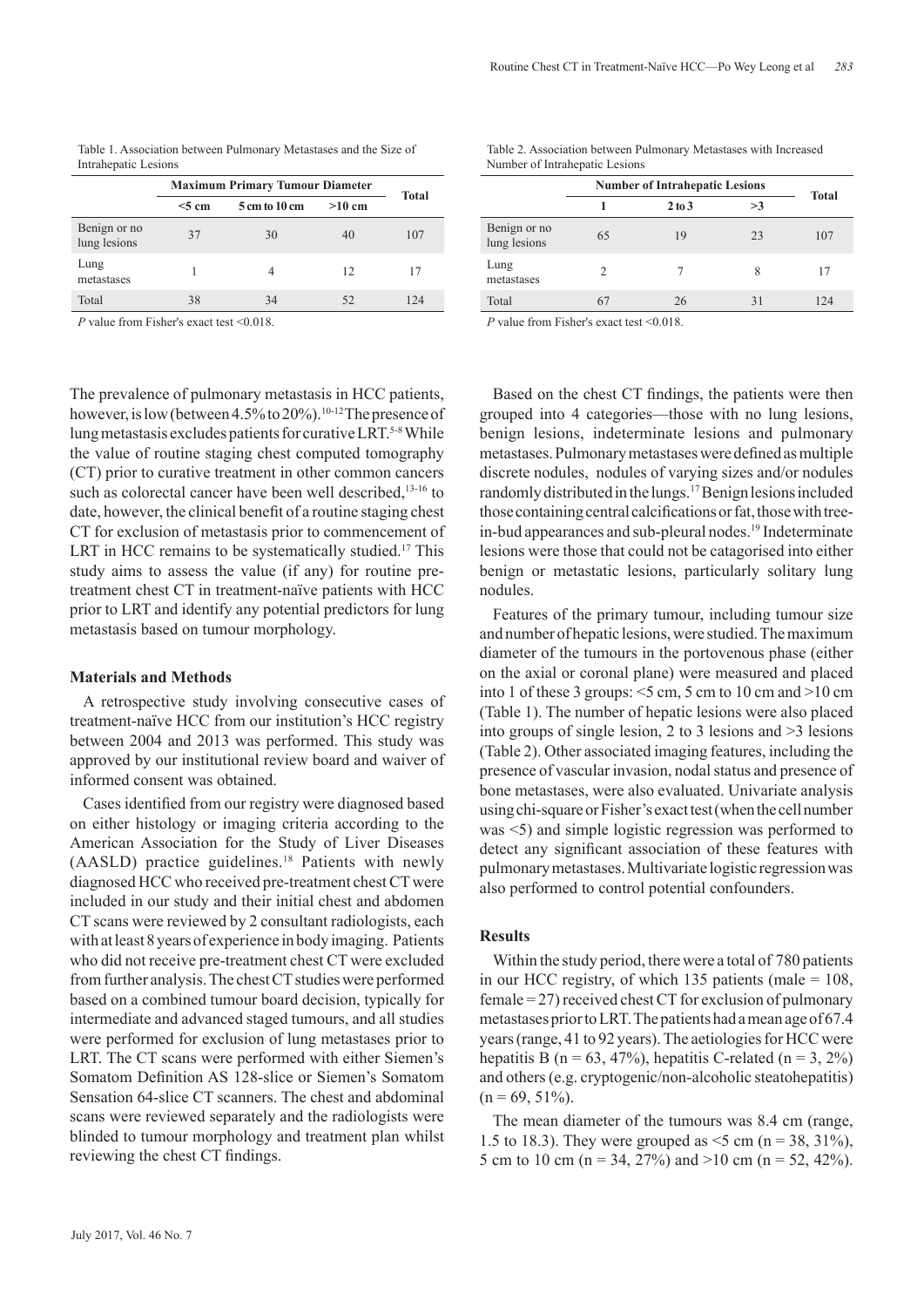| Table 3. Association between Pulmonary Metastases with Presence of |  |
|--------------------------------------------------------------------|--|
| Vascular Invasion                                                  |  |

|                              | <b>No Vascular</b><br><b>Invasion</b> | Vascular<br><b>Invasion</b><br>(Hepatic/Portal<br>Vein or Both) | <b>Total</b> |
|------------------------------|---------------------------------------|-----------------------------------------------------------------|--------------|
| Benign or no<br>lung lesions | 87                                    | 20                                                              | 107          |
| Lung<br>metastases           | 9                                     | 8                                                               | 17           |
| Total                        | 96<br>.                               | 28                                                              | 124          |

*P* value from Pearson's chi-square = 0.009.

The number of intrahepatic tumours were grouped either as single lesion ( $n = 67, 54\%$ ), 2 to 3 lesions ( $n = 26, 21\%$ ) or  $>3$  lesions (n = 31, 25%). Twenty-eight (23%) of the tumours had vascular invasion, 8 (6%) had nodal invasion, and 7 (5%) demonstrated bone metastases.

Among these 135 patients, 61 patients had abnormal chest CT findings. Seventeen patients were found to have pulmonary metastases (12.7%), 33 patients had benign lung lesions (26.7%) and 11 patients had indeterminate lesions (8.1%). Examples of chest CT findings of all separate categories are shown in Figure 1. Among the patients with indeterminate lesions, 6 were later diagnosed on biopsy or follow-up imaging to be benign lesions. The rest of the 5 patients either defaulted on follow-up ( $n = 2$ ) or died before the follow-up study  $(n = 3)$ . These patients were also excluded from further analysis (Fig. 2). Among the 17 patients with pulmonary metastases, locoregional therapy was precluded as a result of the findings.

|  | Table 4. Predictors for Extrahepatic Metastasis: Multivariate Analysis |  |  |
|--|------------------------------------------------------------------------|--|--|
|--|------------------------------------------------------------------------|--|--|

| <b>Variables</b>                    | <b>Odds Ratio (95% CI)</b>      | P Value |
|-------------------------------------|---------------------------------|---------|
| No. of liver lesions                |                                 |         |
| 1                                   | 1                               |         |
| $2$ to $3$                          | $9.66(1.63 \text{ to } 57.16)$  | 0.012   |
| >3                                  | 7.61 $(1.26 \text{ to } 45.04)$ | 0.027   |
| Tumour size                         |                                 |         |
| Less than 5 cm                      | 1                               |         |
| $5 \text{ cm}$ to $10 \text{ cm}$   | $1.40(0.11 \text{ to } 17.8)$   | 0.80    |
| More than 10 cm                     | 4.48 (0.51 to 39.58)            | 0.18    |
| Presence of vascular invasion       |                                 |         |
| No vascular invasion                | 1                               |         |
| Portal vein invasion only           | 2.11 $(0.49 \text{ to } 9.08)$  | 0.312   |
| Hepatic vein invasion only          | $2.77(0.21 \text{ to } 37.2)$   | 0.442   |
| Both hepatic and portal<br>invasion | 11.77 (1.08 to 128.82)          | 0.043   |

Univariate analysis showed statistically significant associations between pulmonary metastases with larger primary tumour size (Fisher's exact test, *P* = 0.018) (Table 1), increased number of intrahepatic lesions (Fisher's exact test, *P* <0.01) (Table 2) and presence of vascular invasion (chisquare test,  $P \le 0.01$ ) (Table 3). No statistically significant association was detected between pulmonary metastases and presence of nodal involvement (Fisher's exact test, *P* = 0.078) or bone metastases (Fisher's exact test,  $P = 0.245$ ).

On multivariate analysis (Table 4), the presence of multiple intrahepatic lesions (2 to 3 liver lesions [OR: 9.7; 95% CI,



Fig 1. Examples of chest CT findings in all 4 categories. A) No lung lesion. Chest CT shows no focal abnormality. B) Pulmonary metastases. Chest CT shows multiple nodules of varying sizes scattered in both lungs. C) Benign lesion. Chest CT shows tree-in-bud nodules in the periphery of the right upper lobe (black arrow), in keeping with inflammatory change. D) Indeterminate lesion. Chest CT shows a solitary ground glass lesion in the left upper lobe (white arrow).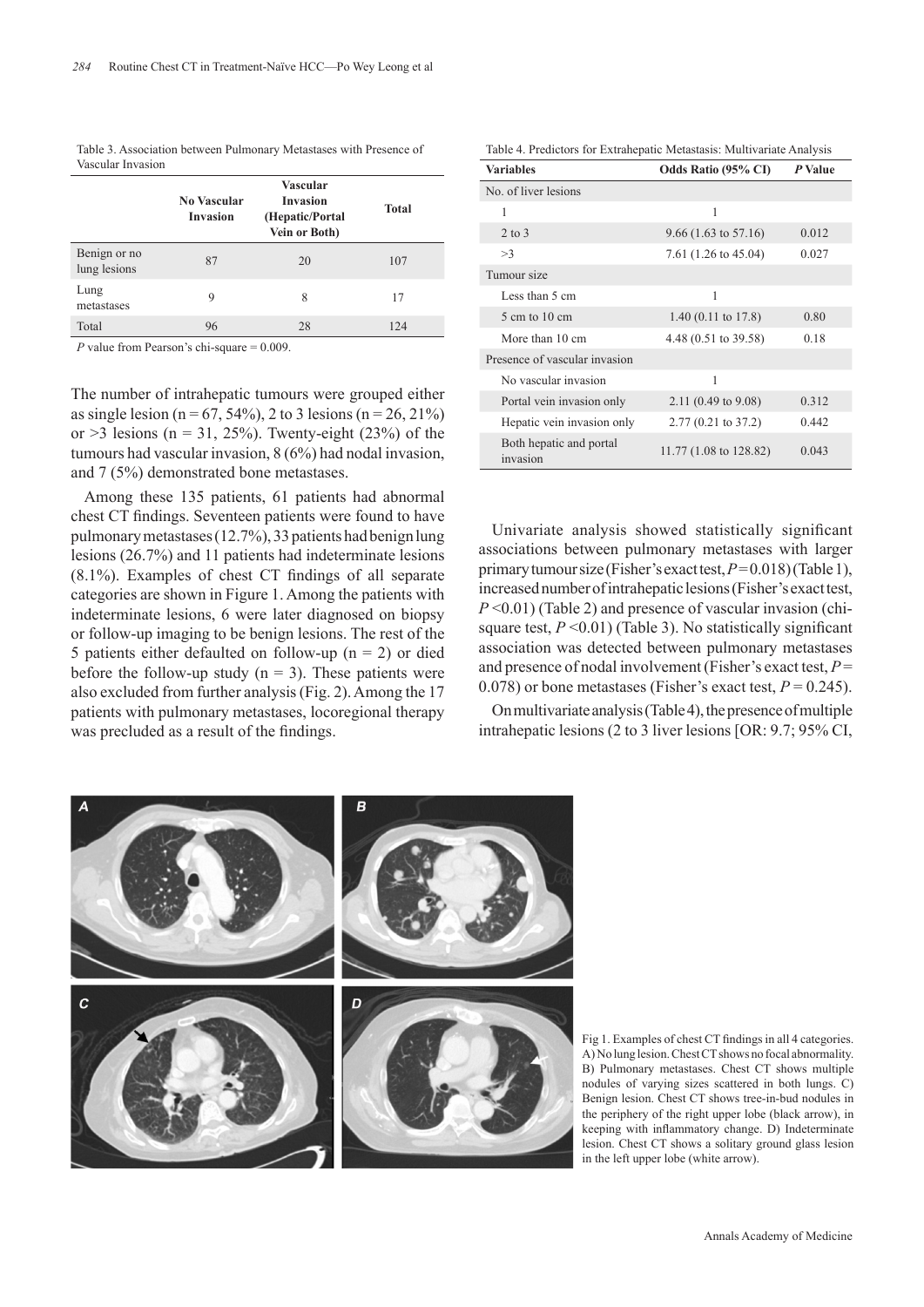

Fig. 2. Flowchart demonstrating CT thorax findings.

1.6 to 57.2; *P* = 0.012]) (more than 3 liver lesions [OR: 7.6; 95% CI, 1.3 to 45.0; *P* = 0.027]) and the presence of both hepatic and portal venous invasion (OR: 11.8; 95% CI, 1.1 to 128.8; *P* = 0.043) were the 2 independent positive predictors of pulmonary metastases with statistical significance. The size of tumour was not found to be a significant independent predictor for pulmonary metastases (5 cm to 10 cm [OR: 1.4; 95% CI, 0.1 to 17.8; *P* = 0.8]) (>10 cm [OR: 4.5; 95% CI, 0.5 to 39.6;  $P = 0.2$ ]).

## **Discussion**

The lung is the most common site of extrahepatic metastasis in HCC9-11,20 and its presence excludes patients from curative locoregional therapy.<sup>5-8</sup> Chest CT could therefore, in theory, play an important role in pre-treatment stratification. To this end, the role of pre-treatment chest CT has not been described in commonly used staging and treatment systems such as the BCLC.<sup>8</sup> Review of the literature revealed limited recommendations regarding the role of chest CT in pre-treatment staging. The British Society of Gastroenterology recommends a baseline chest CT for newly diagnosed HCC patients.<sup>21</sup> However, this is largely based on consensus and the utility of pre-treatment chest CT remains to be systematically studied.

Issues with additional radiation burden and increased economic cost with routine staging chest CT would also require additional data to be resolved. In addition, falsepositives such as indeterminate lung lesions (8% of our patients) also pose a clinical dilemma to the clinicians, resulting in increased patient anxiety and possible treatment delay from additional investigations (e.g. biopsy, positron emission tomography [PET]/CT, etc). Notably, while we identified 17 patients with lung metastasis in our study, of the 11 patients with indeterminate lung lesions, 6 who had undergone subsequent biopsy or follow-up imaging were eventually found to have benign lesions.

Furthermore, the prevalence of lung metastasis is low. The yield of lung metastases in our study population was at 12.7% which correlates with similar low figures of between 4.5% to 20% as reported in other studies that evaluated extrahepatic metastases of HCC,<sup>10,11,20</sup> even though these studies did not directly address the use of chest CT in the pre-treatment staging. A prior study by Jin et al of 381 patients that evaluated the value of staging chest CT with bone scan for HCC concluded that the staging scans did not contribute to significant changes to HCC BCLC staging.<sup>17</sup> Based on our findings, we concur that routine staging chest CT prior to LRT should not be recommended.

The decision for staging chest CT is currently largely dependent on clinician discretion and experience. In our institution, this decision is usually based on a combined tumour board decision and CT thorax is typically reserved for intermediate to advanced staged HCC. There is, however, no fixed criterion and this also presents as an inherent bias in our study group. This lack of standardisation and evidence on the usage of chest CT is part of the impetus for our study to further understand the role (if any) of staging chest CT scans and better strategise its use. Notwithstanding, routine pre-treatment chest CT is not currently practised by our